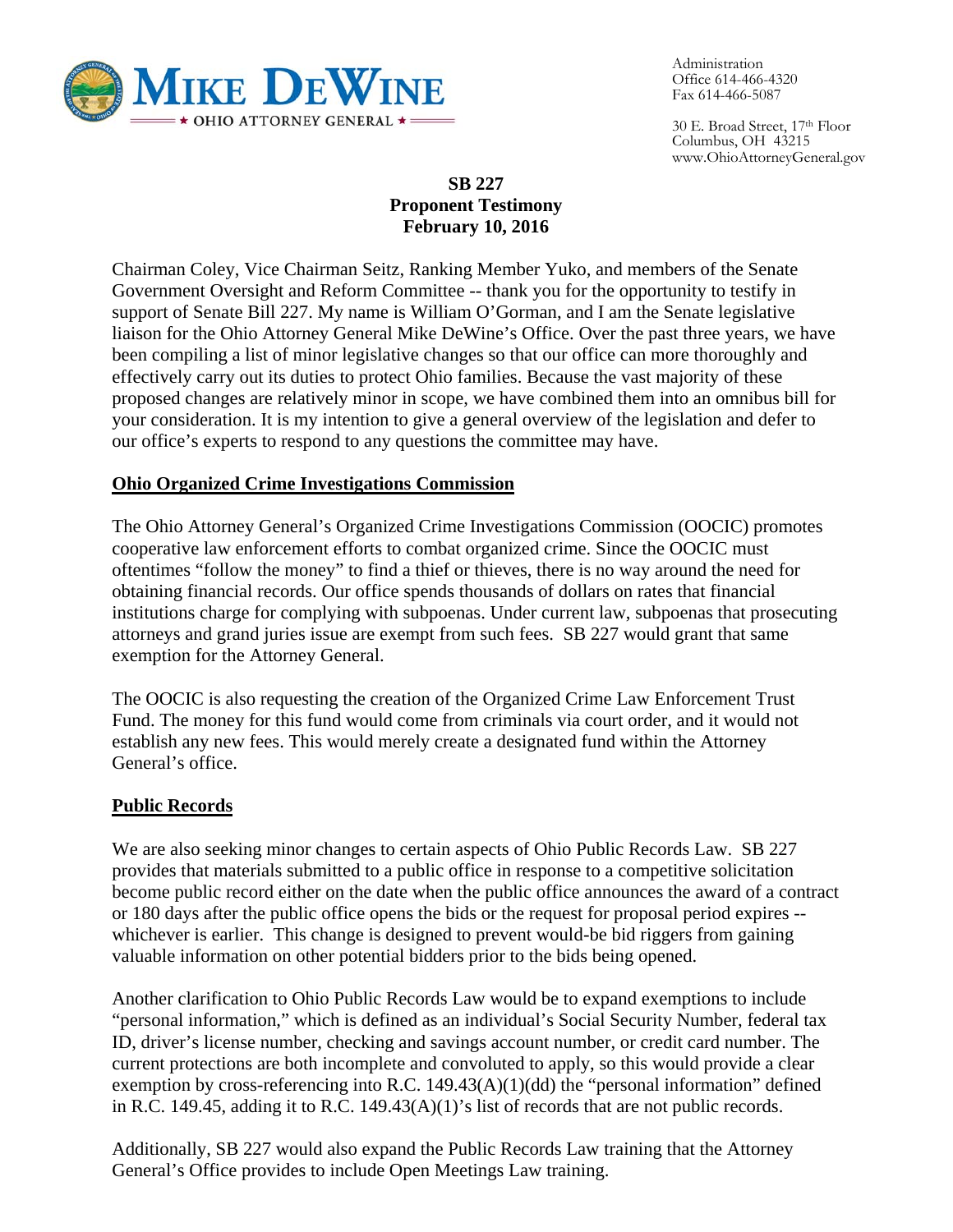#### **Collections Enforcement**

The AG's office has the legal authority to collect debt owed to the State. Our Collections Enforcement Section is responsible for collecting outstanding debt owed to state agencies, institutions, boards, commissions, public universities and hospitals, and local government entities. SB 227 clarifies that debtors who have avoided paying their obligations on time have to bear the cost of collection. The alternative requires taxpayers who timely pay their State obligations to bear these costs.

To assist individuals and businesses who are seeking to resolve their financial obligations to the State, our office contracts with private collection entities. Currently, the law requires these collection entities to use AGO letterhead -- but only in the collection of certain taxes. There does not appear to be any logic in the types of debt that require the use of letterhead and those that do not. So, this legislation would clarify the intentions of the General Assembly that special counsel should use AGO letterhead in all collection cases. With this clarification, if a taxpayer has a complaint about actions taken by special counsel or wants to confirm who special counsel is, the AGO's contact information is on the letter they received.

SB 227 also would modify the Medicaid Estate Recovery Program by eliminating the requirement to complete a transfer on death affidavit unless the decedent was or may have been a Medicaid recipient. It would eliminate the obligation that county recorders send transfer on death affidavits to the administrator of the Medicaid Estate Recovery program for every decedent. This would save time and money for the AGO, which is the administrator of the Medicaid Estate Recovery Program, as well as county recorders by reducing unnecessary filings by an estimated 75 percent. The new form, as described in this legislation, is simpler, and county recorders would not need to mail it. The AGO would not have to handle the forms for non-Medicaid decedents, thus saving both time and money.

#### **Bureau of Criminal Investigation**

The Attorney General's Bureau of Criminal Investigation (BCI) has an Identification Division that provides up-to-date records and serves as the central repository for fingerprints, palm prints, photographs, and other information related to arrests within the state. In an attempt to clarify language from recent collateral sanctions legislation, SB 227 would allow the release of information during a background check if criminal action resulting from an arrest is still pending.

To further clarify when certain information can be released during background checks, this bill contains language that would permit a law enforcement agency -- the Ohio Department of Rehabilitation and Correction or the Department of Youth Services -- to inspect a sealed criminal conviction record of a person who applies for employment in any capacity within that agency or department.

It would also allow a court to have an individual's fingerprints taken at the time of sentencing if they had not previously been taken at the time of arrest, arraignment, or first appearance as required. This allows for a more timely disposition of reporting to BCI and supports new LiveScan technology that has been or is being distributed to over 100 courts for collection purposes.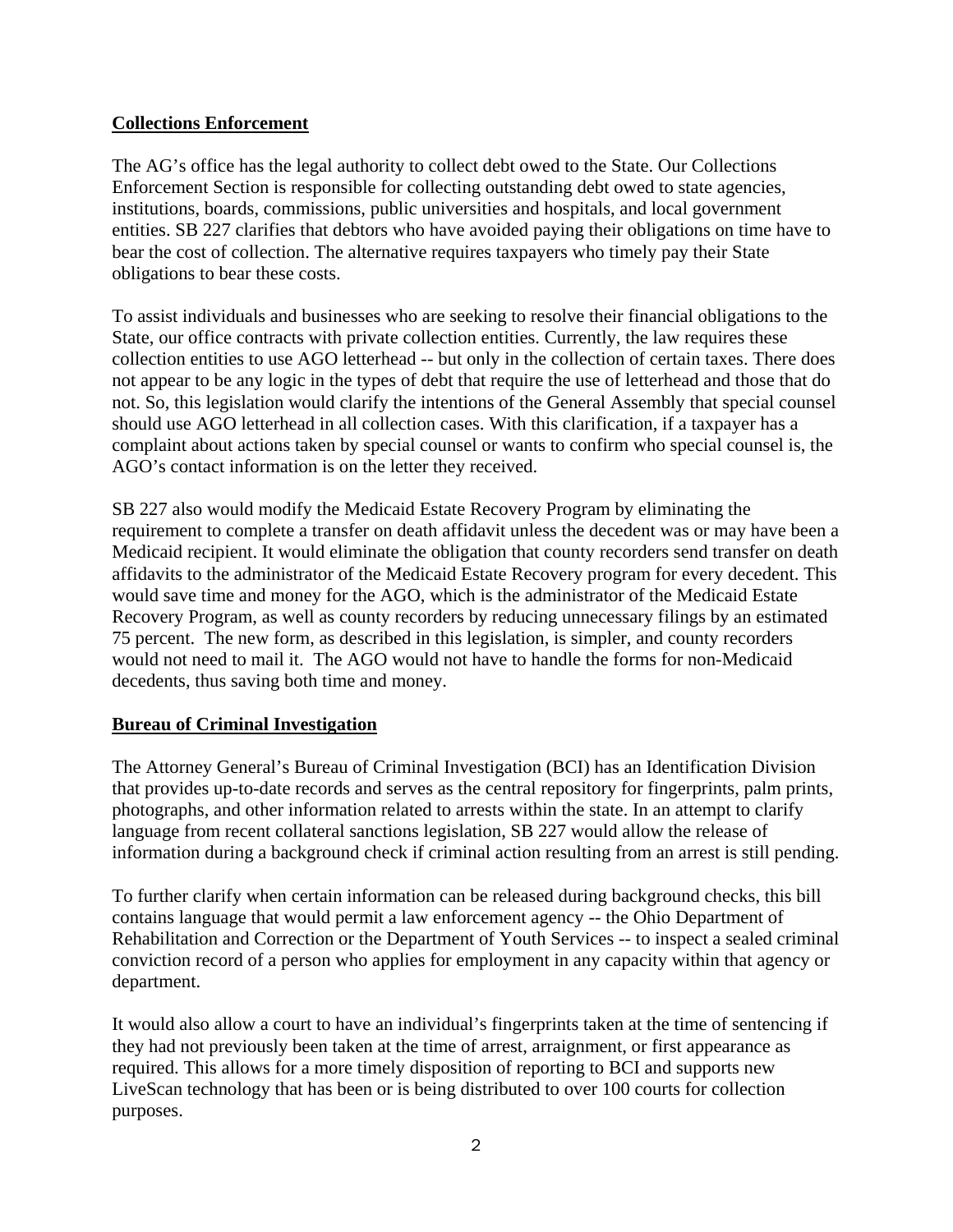The bill would also allow the AGO to establish an additional fee to be paid to seal a conviction, unless the applicant is indigent. Another provision would make it clear that the Superintendent of BCI may assist a coroner in identifying a deceased person through BCI fingerprint records.

The Investigation Division of BCI assists local, state, federal, and international law enforcement agencies in securing and analyzing evidence, addressing legal issues, and providing other services necessary to help with thorough and successful criminal investigations. This language makes an addition to existing law to allow BCI to receive a share of assets that have been forfeited and awarded to the state, as current law only allows BCI to receive shares from federal forfeitures. This change would allow BCI to provide more assistance to law enforcement agencies at every level.

# **Medicaid**

SB 227 would codify the practice of the AGO Medicaid Fraud Control unit to carry concealed firearms in performance of their duties. These investigators receive more than the minimum amount of firearms training that is required for peace officers. Also the legislation would make Patient Abuse, as it relates to abuse by a care facility employee against a resident or patient of the care facility, an offense of violence. Patient Abuse includes all of the elements of Assault, and since the assailant holds a position of trust or authority over their victim, the nature of the offense is more serious than other crimes currently defined as offenses of violence.

#### **Anti-Trust**

SB 227 contains proposed revisions to the Valentine Act (Ohio's antitrust statute) and related statutes. The bill includes a provision protecting the confidentiality of all information gathered in an antitrust investigation. This change is designed to make it easier for individuals and businesses to cooperate with an AGO investigation by protecting their sensitive business information from public scrutiny. The restriction is modeled after a similar statutory provision already contained in the Consumer Sales Practices Act.

The bill also clarifies that collusion between a vendor and a public employee in the letting or awarding of a public contract is a violation of Ohio's antitrust law. This change would enhance the Act's effectiveness in punishing vendors who enlist the services of public employees to override the competitive process and steer business.

The proposed amendments also seek to modify the penalties contained in the Valentine Act to more adequately address some of the most egregious forms of economic crimes, such as pricefixing and bid-rigging. Even with the proposed amendments, the Valentine Act's penalties will not be as severe as sanctions for violations of federal antitrust laws. However, this bill clarifies what constitutes a violation and imposes sanctions for violations of the Act that are more in line with penalties currently provided for in the Revised Code for similar economic crimes.

Likewise, the proposal, which is modeled after other similar statutes in the Revised Code, contains a graduated scale for penalties based on the amount of the underlying contract and whether the transaction involves public dollars. Additionally, the bill adds a violation of the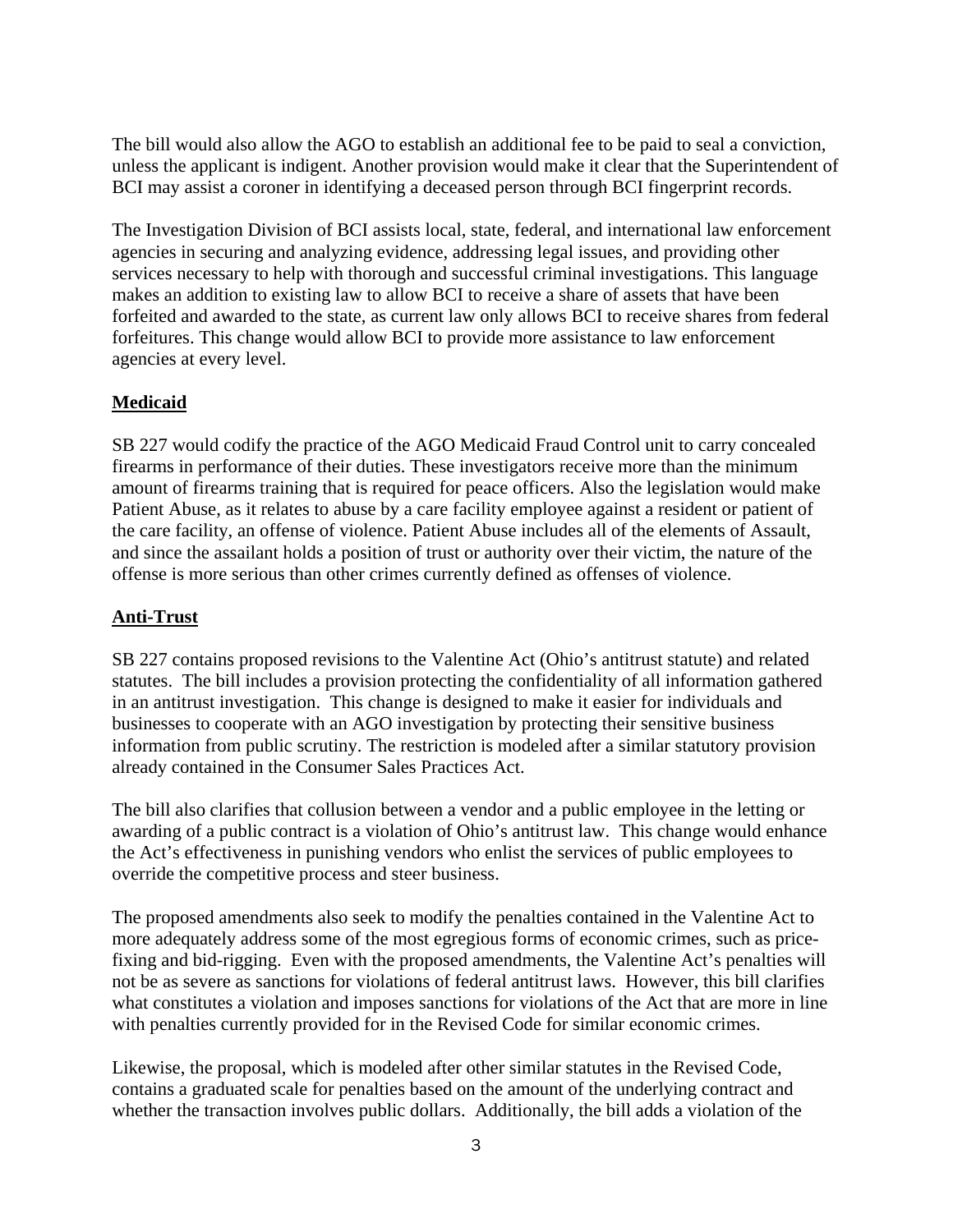Valentine Act to the long list of economic crimes that are predicate acts for a violation of Engaging in a Pattern of Corrupt Activity under Ohio law.

# **Consumer Protection**

SB 227 makes several updates and clarifications to the Consumer Sales Practices Act (CSPA) without expanding its jurisdiction. First, this bill would make a supplier's failure to be licensed, registered, insured, or bonded as required by state law or local ordinance an unfair or deceptive act or practice. Furthermore, the proposed amendments clarify that R.C. 1345.031 applies only to scams involving the origination of mortgage loans and that R.C. 1345.03 can still apply to those scams related to other aspects of consumers' mortgages. The amendment would not expand the overall jurisdiction of the CSPA, because a transaction must still meet the definition of consumer transaction in R.C. 1345.01(A).

Language in SB 227 also updates sections of the Homes Solicitation Sales Act (HSSA) and Prepaid Entertainment Contracts Act (PECA). The HSSA and PECA set forth certain requirements that a supplier must follow if he or she solicits a consumer in their home or for the purchase of a prepaid entertainment contract (e.g., package of dance lessons or a gym membership). Due to concerns of potential deception, consumers currently have a three-day right to cancel the transaction into which they entered. The proposed changes in SB 227 would update current law, as it was drafted before the advent of modern technology. The changes will give consumers the ability to cancel by certified mail, personal delivery, fax, or email. This bill would also add Martin Luther King Jr. Day to the list of days excluded when calculating a consumer's right to cancel.

The last modification regarding the Consumer Protection Section is a change that would require the AGO to submit a report of enforcement actions taken against loan officers or mortgage brokers as they occur, rather than quarterly as required by existing law. The current law was drafted during the mortgage foreclosure crisis, and there have been very few enforcement actions over the last several years.

# **Charitable**

SB 227 would make a clarifying change that would require out-of-state charitable organizations, professional solicitors, and fund-raising counsel to pay late fees for failure to submit required information on time. Currently, only in-state charitable organizations are required to pay these fees. This change would bridge an inconsistency in the Ohio Revised Code.

#### **Crime Victim Services**

Rather than propose new revenue sources, SB 227 would allow the Reparations Fund to retain its own interest. This proposed change is estimated to contribute about \$50,000 each year to help victims of crime in Ohio. The legislation would also remove the statute of limitations for juveniles to be eligible to receive compensation from the Reparations Fund. By leaving the statute of limitations for juveniles in place, minors may be left in an unfair position. There is no statute of limitations for adults.